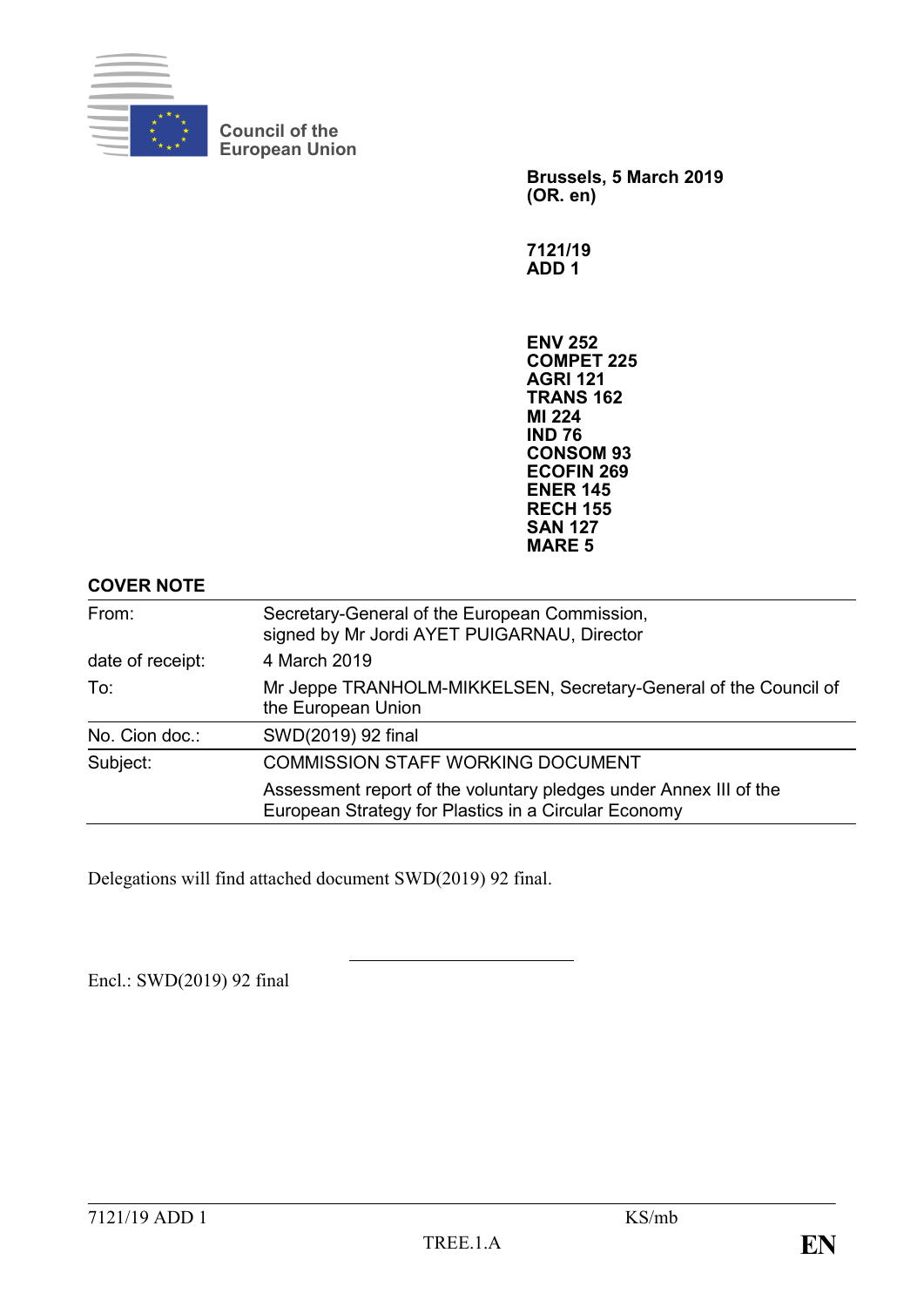

Brussels, 4.3.2019 SWD(2019) 92 final

# **COMMISSION STAFF WORKING DOCUMENT**

EUROPEAN<br>
EUROPEAN<br>
COMMISSION<br>
FRIESES<br>
COMMISSION<br>
FRIESES AND PRIES<br>
FRIES<br>
COMMISSION STATP WORKING DOCUMENT<br>
Assessment report of the valuating pleakes under Annex III of the European Strategy<br>
(SWD(2019) 91 final)<br>
F **Assessment report of the voluntary pledges under Annex III of the European Strategy for Plastics in a Circular Economy**

{SWD(2019) 91 final}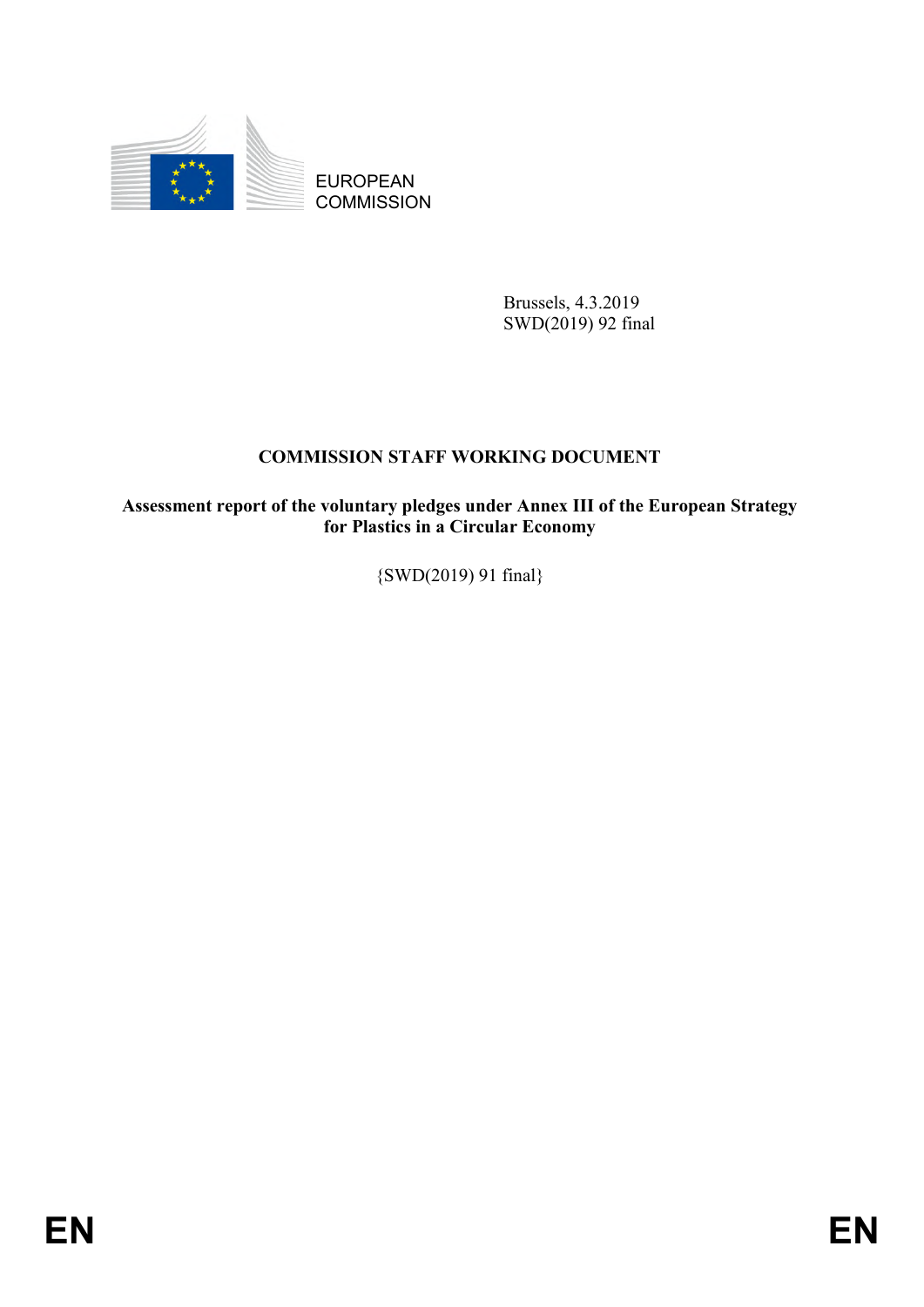#### GLOSSARY OF ACRONYMS

#### **Plastic materials**

| <b>PET</b>            | Polyethylene terephthalate      |
|-----------------------|---------------------------------|
| <b>PVC</b>            | Polyvinyl chloride              |
| PO <sub>s</sub>       | Polyolefins                     |
| Including<br>PE<br>PP | Polyethylene<br>Polypropylene   |
| <b>EPS</b>            | Expanded polystyrene            |
| <b>PS</b>             | Polystyrene                     |
| <b>ABS</b>            | Acrylonitrile butadiene styrene |
| <b>PUR</b>            | Polyurethane                    |

# **Organisations**

| EuPC           | <b>European Plastics Converters</b>               |
|----------------|---------------------------------------------------|
| PRE            | <b>Plastics Recyclers Europe</b>                  |
| Petcore Europe | PET Container Recycling Europe                    |
| Vinylplus      | Voluntary Commitment of the European PVC industry |
| <b>PCEP</b>    | Polyolefins Circular Economy Platform             |
| <b>EUMEPS</b>  | European Manufacturers of Expanded Polystyrene    |
| <b>SCS</b>     | <b>Styrenics Circular Solutions</b>               |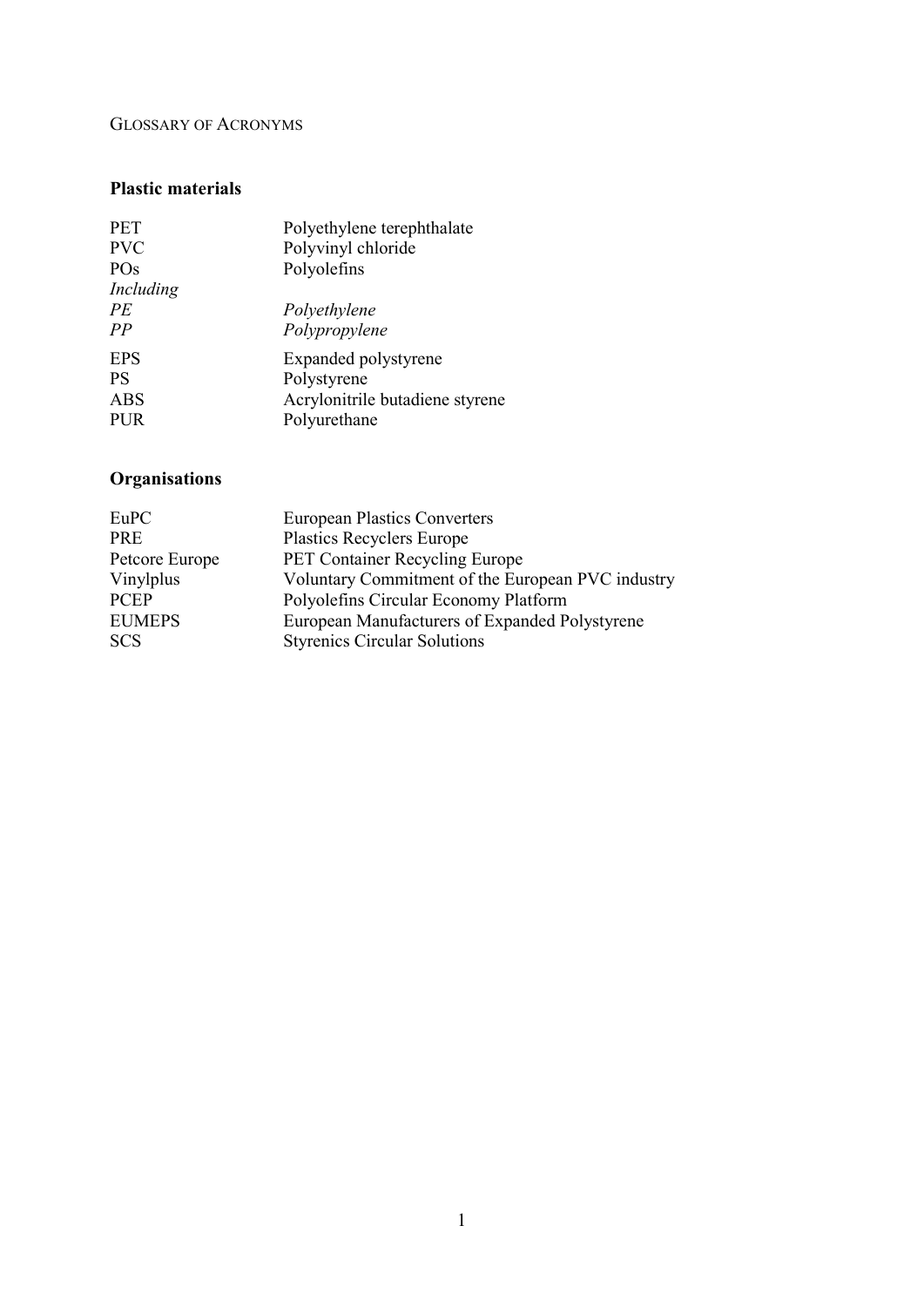#### **1. INTRODUCTION**

Improving the quality and economics of plastics recycling is a core objective of the European Strategy for Plastics in a Circular Economy<sup>1</sup>. The Strategy announces a series of actions to achieve this objective, from improving product design to boosting recycled content in products to improving separate collection of plastic waste.

A key action of the European Strategy for Plastics is to call for voluntary pledges to use more recycled plastic materials in Europe by 2025. In Annex III of the Strategy, the European Commission called on industry to submit voluntary pledges in order to ensure that by 2025 10 million tonnes of recycled plastics find their way into products on the EU market.

By end 2018, 70 pledges have been submitted to the European Commission by companies and business organisations, including business organisations that represent the full supply chains for the major plastic materials currently recycled in Europe, namely POs, PET, PVC and EPS.

This report recaps the context of the European market for plastics to date (section 2). It describes the pledges received (section 3.1) and assesses to which extent the commitments by the pledgers contribute to achieve the 10 million tonnes target (section 3.2). It also provides an analysis of the conditions expressed by the pledgers to fully deliver their pledges by 2025 (section 4) and considers conclusions and next steps (section 5).

### **2. THE EUROPEAN MARKET FOR PLASTICS**

The demand for plastics was 49.9 million tonnes in Europe in 2016 (Figure 1)<sup>2</sup>. Plastic waste collected in Europe in 2016 was 27.1 million tonnes (Figure 2).

The demand corresponds to all plastic materials used in one year to make products, but not all of this becomes plastic waste during the same year.

Plastic packaging, which has a shorter lifetime (a few days to a few weeks), quickly becomes waste and accounts for a large share of plastic waste in the EU (Figure 3). But many plastic articles have a longer lifetime, more than 1 year (e.g. construction materials, automotive parts, household appliances etc.). This plastic waste becomes available only after several years, and for various reasons, is often more difficult to recycle<sup>3</sup>.

 $\overline{a}$ <sup>1</sup> COM (2018) 028 of 16 January 2018

<sup>&</sup>lt;sup>2</sup> Source : Plastics Europe, total demand from plastic converters in the EU28 plus Norway and Switzerland

<sup>&</sup>lt;sup>3</sup> For example, recycled plastics may not always comply with safety requirements for certain automotive parts; construction and demolition waste is usually heterogeneous (e.g. mixing plastic and other materials) and may not be easily separated into homogeneous fractions; old electronic and electrical plastic waste may contain flame-retardants that are now forbidden in the EU etc.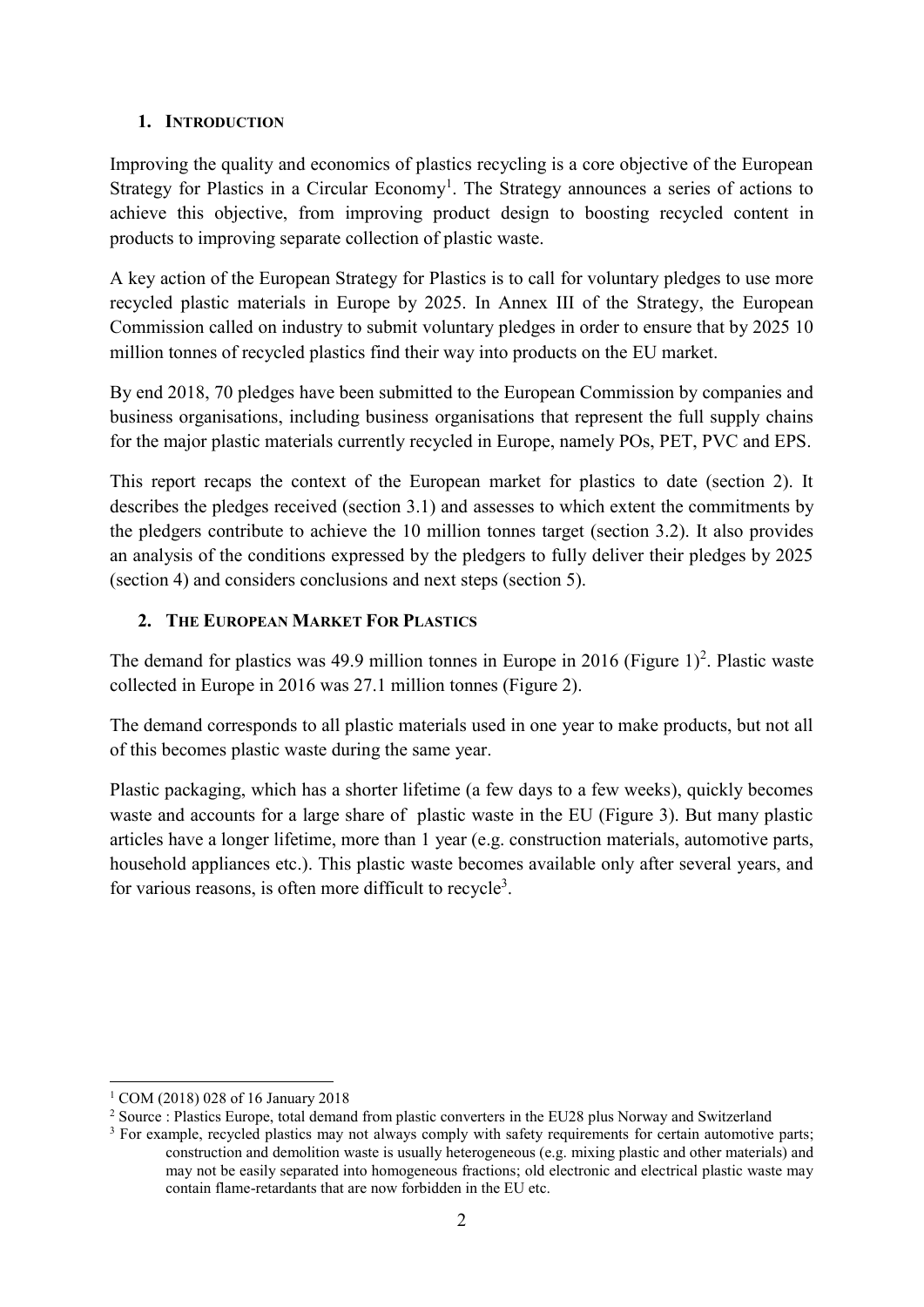

*Figure 1: Demand for plastics in Europe, 2016, million tonnes (source: Plastics Europe)*



*Figure 2: From plastics demand to recycled plastics demand, 2016, million tonnes <sup>4</sup>*

 $\overline{a}$ 

<sup>4</sup> Source: Plastics Europe. The demand for recycled plastics in 2016 (3.9 million tonnes) is mainly estimated from figures provided by pledgers for POs, PET, PVC and EPS. It is broadly consistent with other estimates (Conversio 2017). The underlying methodology may differ for different plastic materials, depending in particular on whether recycled materials from post-industrial waste are included. Consistent monitoring of the demand for recycled plastics in the EU is one key objective of the Circular Plastics Alliance (see section 5 of this report).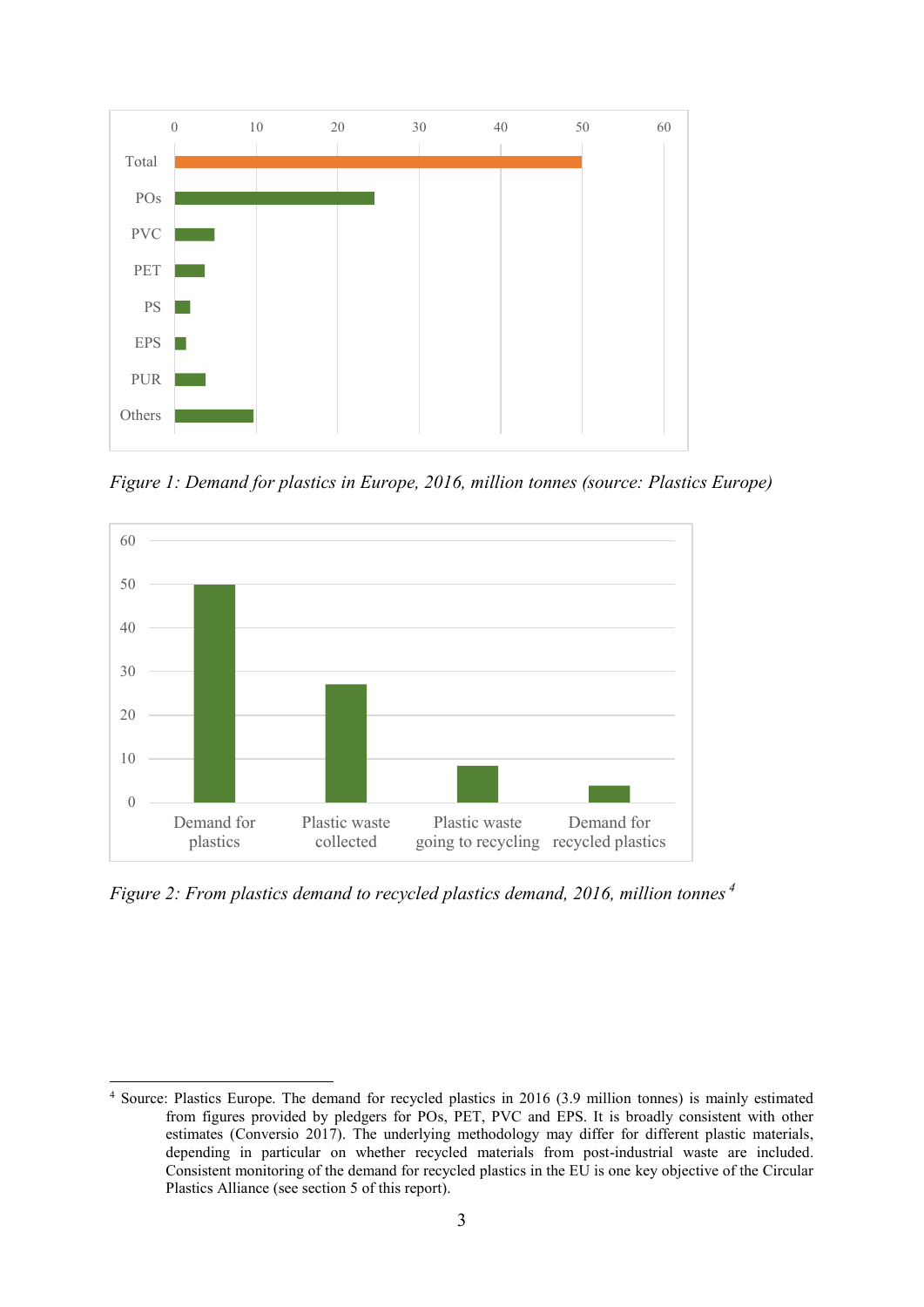

*Figure 3: Plastics demand vs. plastic waste collected in the four main economic sectors using plastics, 2016, million tonnes (source: Plastics Europe, Eurostat)*

Out of the 27.1 million tonnes of plastic waste collected in Europe in 2016, 31.1% went to recycling facilities, that is 8.4 million tonnes. The rest went to incinerators or landfills.

Out of the 8.4 million tonnes of plastic waste sent to recycling facilities, 5.3 million tonnes (63%) were sent to recycling facilities inside the EU, allowing European recyclers to sell approx. 3.9 million tonnes of recycled plastic materials to plastic converters and other customers on the EU market.

The demand for recycled plastic materials in 2016 thus accounted for 7.8% of the total demand for plastics.

Four main categories of recycled plastic materials were demanded in 2016 in Europe (Figure 4), namely polyolefins (POs), including polyethylene (PE) and polypropylene (PP); polyethylene terephthalate (PET); polyvinyl chloride (PVC); and expanded polystyrene (EPS).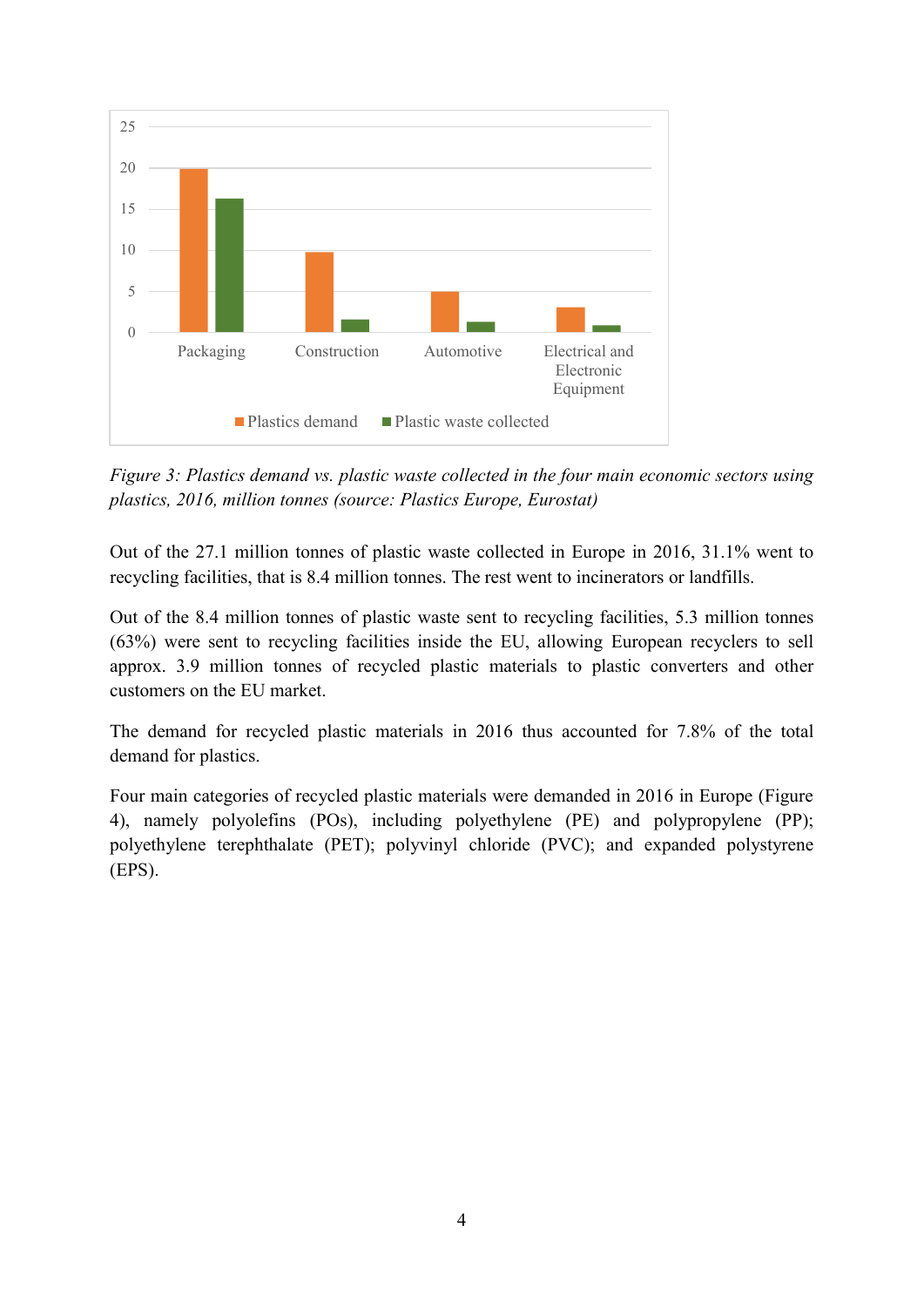

*Figure 4: Demand for POs, PVC, PET and EPS, 2016, million tonnes<sup>5</sup>*

The four categories of plastic materials shown in Figure 4 account together for 21 million tonnes of plastic waste collected, that is 77% of the total. A significant share of plastic waste is not recyclable in a cost-effective manner with the current technology, and sent to landfills or incinerators (disposal or energy recovery) $6$ .

It is against this background about the EU market for plastics and recycled plastics that the pledges submitted by stakeholders have been analysed.

#### **3. THE PLEDGES SUBMITTED**

Companies and business organisations submitted 70 pledges to the European Commission under Annex III of the European Strategy for Plastics in a Circular Economy.

### **3.1 Description of Pledges and Pledgers**

#### *3.1.1 Recycled Plastic Materials Covered By the Pledges*

The pledges received mostly cover the four main categories of plastic materials which are currently recycled in Europe, namely POs (including PE and PP), PET, PVC and EPS (in decreasing order of yearly volumes sold on the EU market).

<sup>1</sup> <sup>5</sup> Source: Plastics Europe. The demand for recycled plastics in 2016 (3.9 million tonnes) is mainly estimated from figures provided by pledgers for POs, PET, PVC and EPS. It is broadly consistent with other estimates (Conversio 2017). The underlying methodology may differ for different plastic materials, depending in particular on whether recycled materials from post-industrial waste are included. Consistent monitoring of the demand for recycled plastics in the EU is one key objective of the Circular Plastics Alliance (see section 5 of this report).

<sup>6</sup> 8 Member States ban the landfilling of plastic waste, namely Austria, Belgium, Germany, Denmark, Finland, Luxemburg, the Netherlands and Sweden. In these countries, plastic waste that is not recycled is incinerated.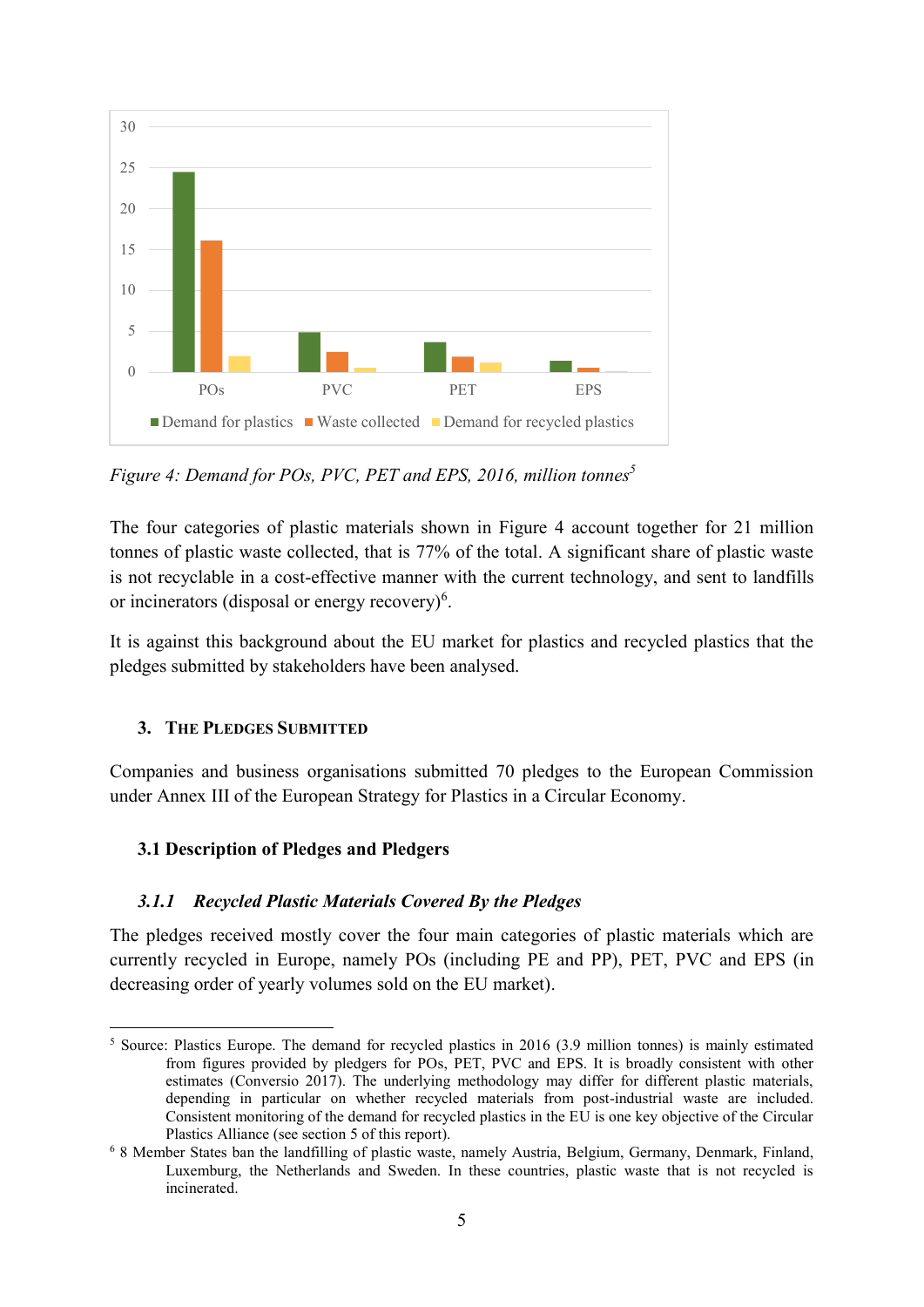A few pledges have been submitted for other plastic materials, including PS and ABS.

## *3.1.2 Profile of Pledgers*

The Annex I provides a list of those pledgers who agreed that their names could be disclosed.

Pledgers include five organisations representing full plastics value chains, namely

- Vinylplus (PVC);
- Petcore Europe (PET);
- PCEP (POs);
- EUMEPS (EPS); and
- SCS (PS).

These 'platforms' represent the full supply chain for one or several plastic materials, including recyclers, producers of plastic materials, plastics converters, manufacturers of plastic parts or articles, brand owners etc.

Other pledgers can be mainly distinguished between

- Suppliers of recycled plastic materials, that is recyclers and producers of plastic materials, represented by organisations like Plastics Recyclers Europe (PRE) and the European Recovered Fuel Organisation (ERFO) as well as individual companies like Borealis, Indorama, Neste, Zeme, Lassila & Tikanoja, Aliplast, Plastix, Fischer, Kaneka Belgium, Dow Chemical and Repsol<sup>7</sup>; and
- Buyers of recycled plastic materials, including plastics converters with organisations such as PET Sheet Europe, EDANA and APE Europe, and manufacturers and brand owners (most other names in the list in the Annex I).

Pledgers also include

- Waste collectors (Hera Spa and LIPOR);
- Retailers (COOP Italia and the Swedish Food Retailers); and
- Other business organisations (Dansk Industri and Agoria).

# **3.2 Content and volume of the pledges**

The pledges are assessed collectively and the data presented is aggregated. This allows to protect the confidential data submitted by pledgers.

More than 50 pledges are expressed in tonnages of recycled plastic materials sold on the EU market or purchased and used in products in the EU by 2025. Many others are expressed as a percentage of recycled content in products. The rest includes actions to increase the uptake of recycled plastic materials in the EU, in particular commitments to only work with fully recyclable products by 2025 or to invest in new technology such as chemical recycling.

**<sup>.</sup>** <sup>7</sup> These suppliers of recycled plastic materials agreed their name to be published.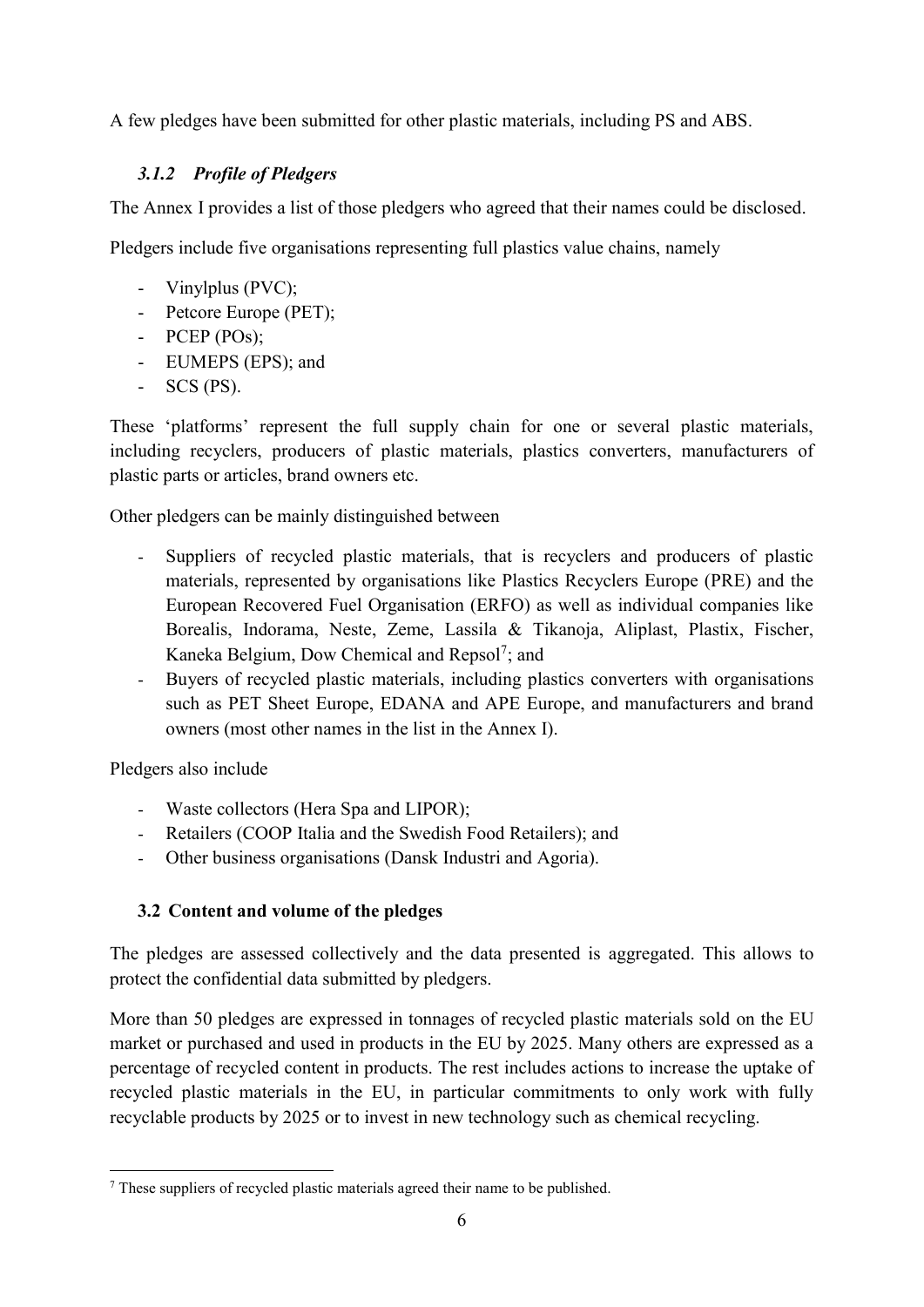The assessment of the total volume of recycled plastic materials pledged by 2025 is exclusively based on the pledges expressed in tonnages, as communicated by the pledgers themselves. No interpretation or estimation has been done from the figures submitted by the pledgers.

Any potential overlap between the pledges has been neutralised, to avoid possible double counting, for example not to count twice the pledge by an individual company on the one hand and by its representative business organisation on the other hand, or the pledge by the supplier on the one hand and the pledge by its customer on the other hand. In the case of recycled PET for example (Figure 5), the pledges submitted by converters, brand owners and the Petcore Europe platform were not summed up. In this case, the amount retained is the pledge by the platform which represents the full supply chain, thus minimising possible double counting and providing more exhaustive figures. It is worth noting that the potential overlaps between the pledges submitted by brand owners on the one hand and plastics converters on the other hand are actually quite limited in the case of recycled PET.



*Figure 5: main volumes pledged for recycled PET, in tonnes*

Based on this approach, the quantitative assessment of the volumes of the pledges is that:

- 1) Suppliers of recycled plastic materials pledge to sell at least 11 million tonnes of recycled plastics on the EU market by 2025; and
- 2) Buyers of recycled plastic materials (such as plastics converters and manufacturers, i.e. the 'demand side') pledge to purchase and incorporate in products more than 6.4 million tonnes of recycled plastics in the EU by 2025.

Platforms like Vinylplus, PCEP and Petcore Europe represent the full supply chain for one or several plastic materials. These platforms report tonnages of recycled plastic materials that are pledged to be used by the value chain to make new products by 2025, hence they are considered to belong to the demand side for the above assessment.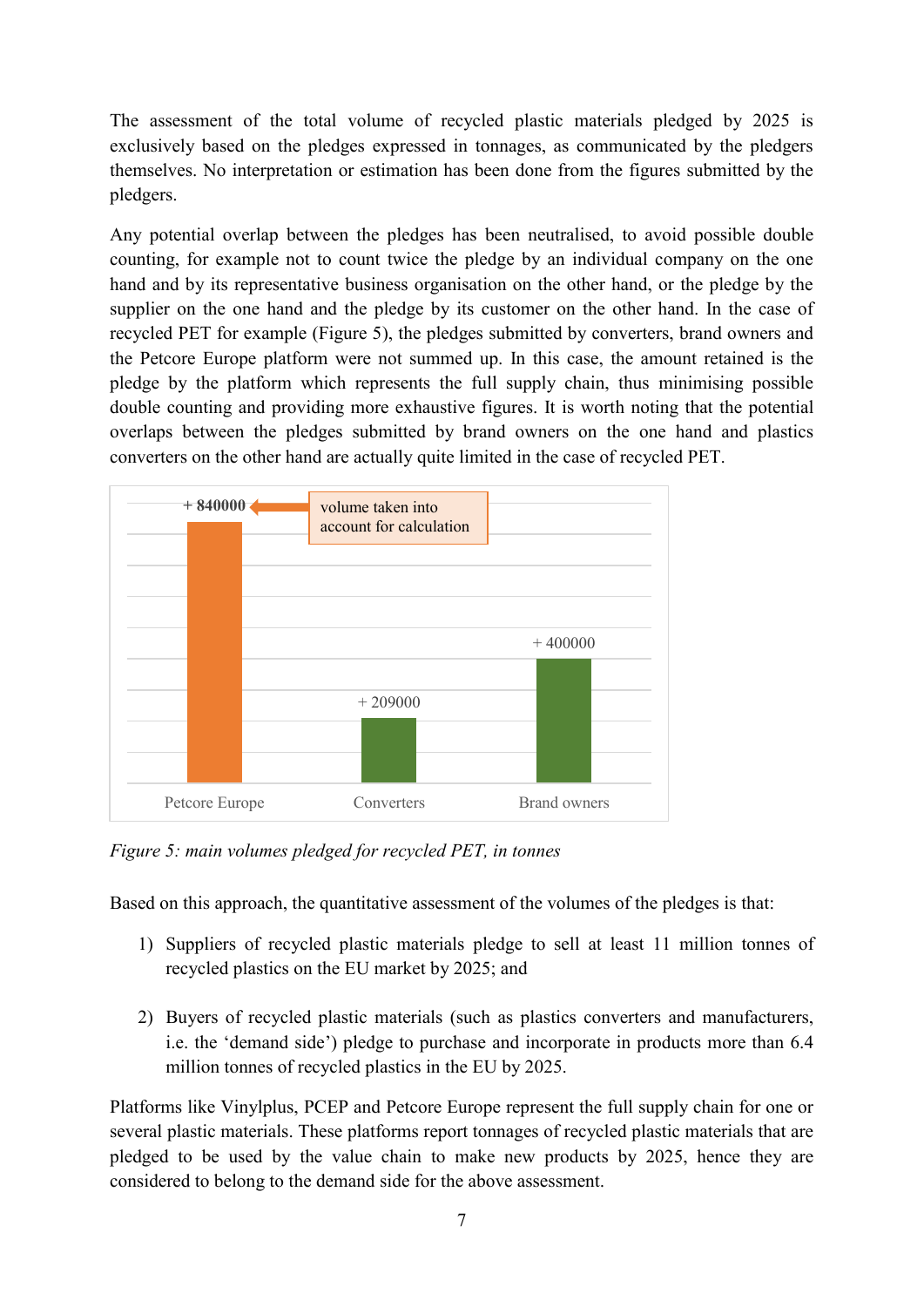The volumes pledged by buyers of recycled plastics (the 'demand side') show an increase compared to the 3.9 million tonnes of recycled plastics incorporated in products in 2016 (Figure 6), leading to an overall increase of over 60% in the EU market for recycled plastic materials in 2025 compared to 2016.



*Figure 6: Pledges from the demand side vs. 2016 demand for recycled plastics*

However, the pledges from the demand side are still below the target of 10 million tonnes. The pledges by the suppliers of recycled plastic materials, if fully delivered, would lead to a sharper increase in the EU market, and, if fully absorbed by plastic products sold in Europe, even exceeding the 10 million tonnes target by 2025 (Figure 7).



*Figure 7: demand for recycled plastics in 2016 (in green) vs. pledges from the demand side (in yellow) and pledges from the supply side (in orange), in million tonnes*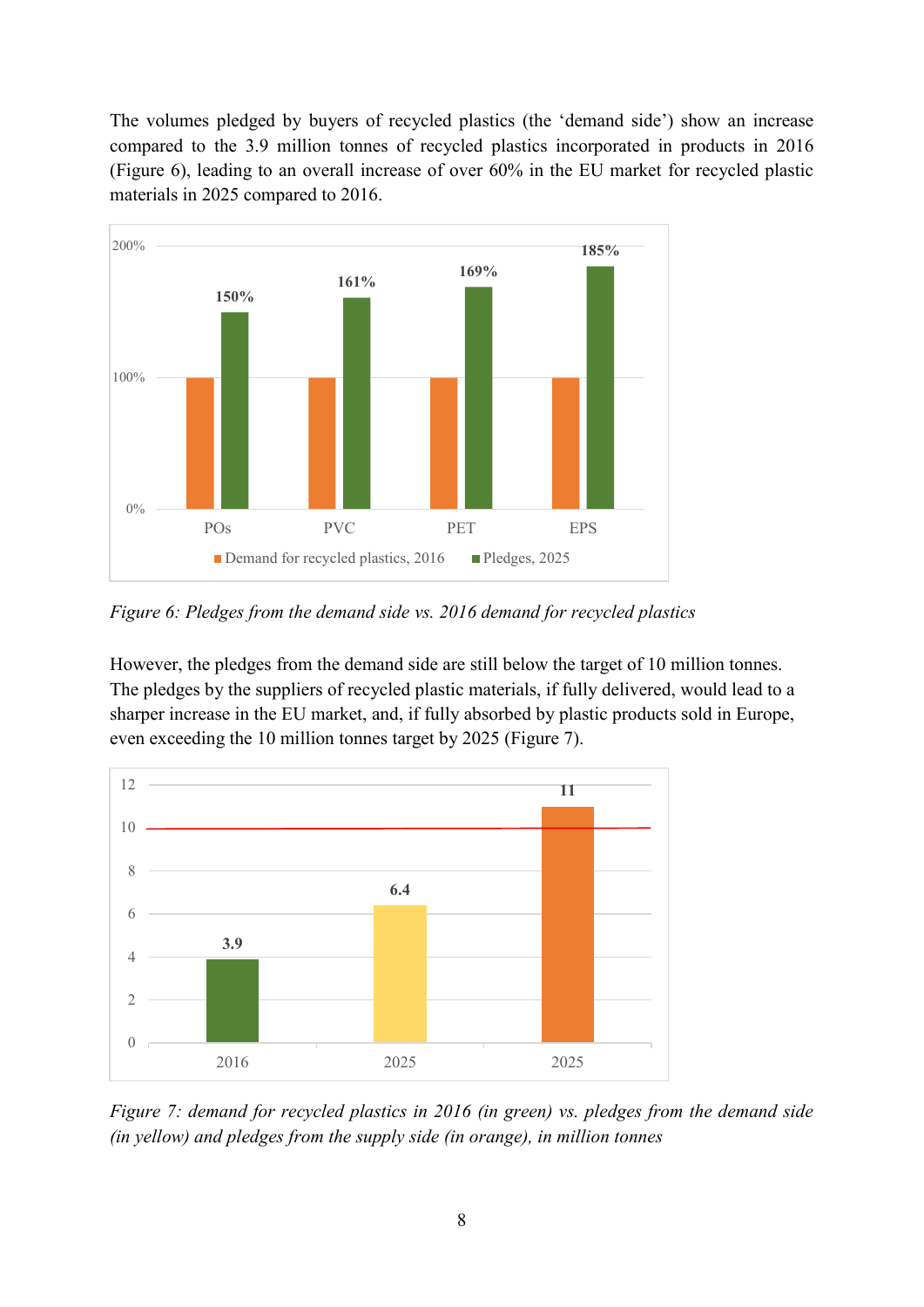## **4. CONDITIONS TO DELIVER THE PLEDGES**

This report analyses the conditions expressed by pledgers as pre-requisites to fully deliver their pledges by 2025. Conditions thus differ from 'statements' or 'positions' which are measures that pledgers deem useful to improve plastics recycling in Europe in general but not specifically required to allow the delivery of their individual pledge.

This report summarises the conditions most frequently expressed by pledgers. Conditions expressed by a small number of pledgers (one or two) are not taken into account below as they are too specific.

The conditions expressed by pledgers are fully consistent with the analyses, objectives and actions included in the European Strategy for Plastics in a Circular Economy<sup>8</sup>.

# **4.1 Market conditions**

The condition most frequently expressed by pledgers from the demand side (e.g. plastics converters and brand owners) is market conditions. Many pledgers commit to use a certain volume of recycled plastic materials by 2025 provided the recycled plastics are available on the EU market in sufficient quantity and suitable quality, at competitive prices. Several brand owners indicate that their pledge could even dramatically increase if new recycled plastics become available (e.g. new colours, food grade recycled polyolefins) or if there is market acceptance for new standards (e.g. different colours and aesthetics) - without compromising hygiene and (food) safety.

The availability of recycled PET is particularly stressed by the PET supply chain. Recycling capacities of PET are currently not fully exploited, due to insufficient availability of sorted PET waste. Some pledgers thus indicated that any shortage in the supply of recycled PET or sudden price increase could negatively affect the delivery of their pledge.

# **4.2 Greater collection and sorting of plastic waste**

To supply recycled plastics to the EU market in sufficient quantity and quality, recyclers and plastics producers require a sufficient feedstock, hence a sufficient amount of plastic waste collected for recycling. This is a condition very frequently expressed by pledgers from both the supply and demand side.

This entails both more plastic collected and better quality of sorted plastic waste.

# *4.2.1 More Plastic Waste Collected*

Many pledgers from both the supply and demand sides request increased collection of plastic waste, in particular separate collection of plastic packaging waste to feed mechanical recycling plants. Chemical recycling is frequently mentioned by pledgers as an upcoming game changer to deal with mixed and contaminated plastic waste, but very few pledgers have

**<sup>.</sup>** <sup>8</sup> COM (2018) 028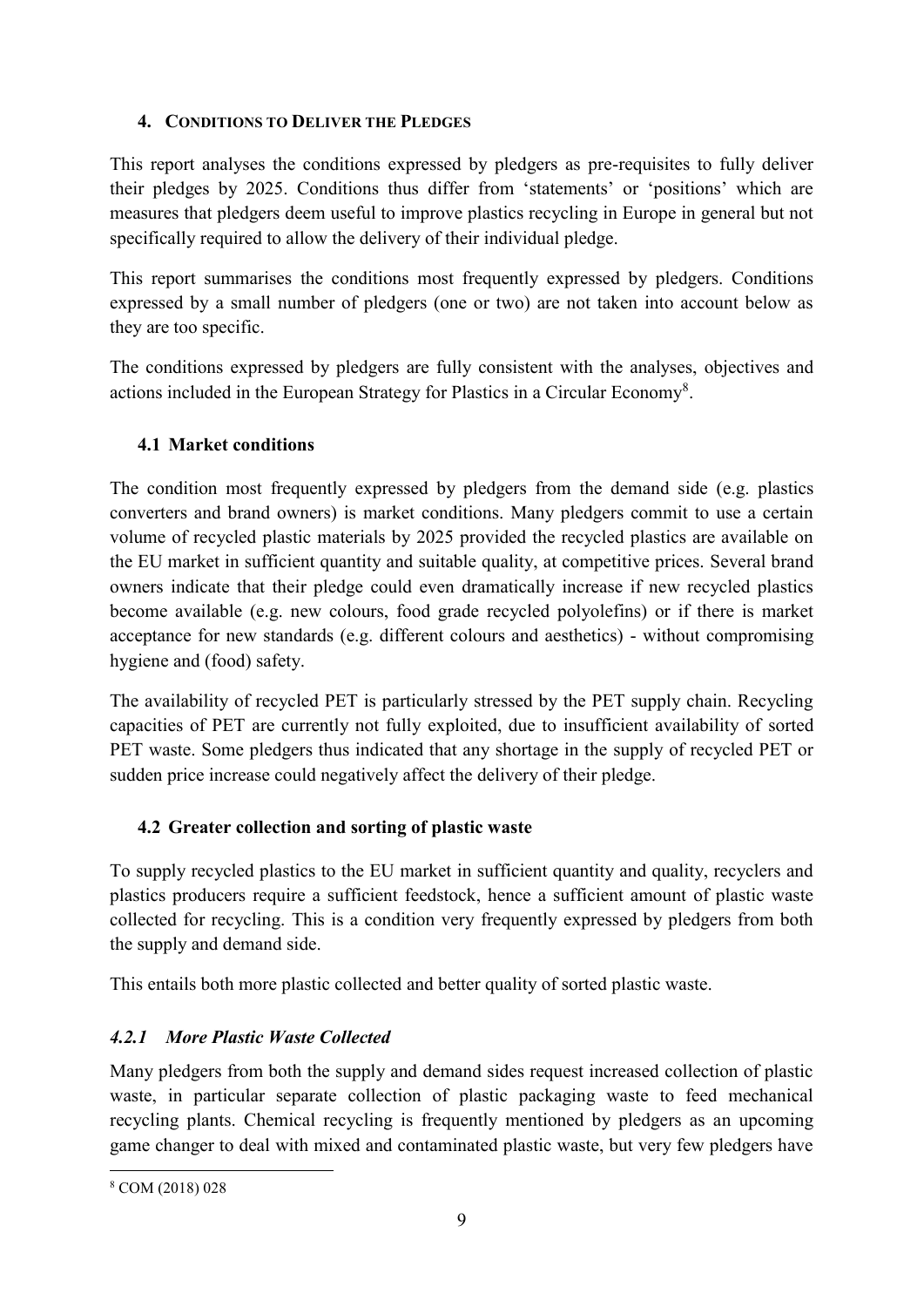integrated chemically recycled plastics in their pledged volumes by 2025 as the technology is only emerging. These pledgers however underline the need for more plastic waste to feed chemical recycling facilities in the future – in particular plastic waste which is currently not recyclable and sent to landfills or incinerators. Education and awareness campaigns on plastic waste littering and proper disposal are also mentioned by a few pledgers as necessary to improve the collection of plastic waste.

## *4.2.2 Better quality of plastic waste*

To deliver the predictable quality of recyclates required by their customers, recyclers and plastics producers call for predictable quality of plastic waste. There is a consensus among many pledgers that more harmonised practices and standards for the collection and sorting of plastic waste across the EU are necessary to effectively secure the full delivery of the pledges. Better information on the chemicals and contaminants in plastic waste and easier shipment of plastic waste across borders are also frequently mentioned in this context.

## **4.3 Recyclable plastic materials and products**

To secure a stable feedstock of quality plastic waste, many pledgers require that more plastic materials and articles are genuinely designed for recycling and that they are designed in a way which makes recycling easy, cost-effective and predictable in terms of the quality of the output. PET bottles are mentioned by several pledgers as a best practice. The design issue is very frequently raised by pledgers dealing with plastic packaging. Many manufacturers or brand owners consider that design for recycling is a must, but several also warn that fragmented or diverging requirements at national or local level could put the delivery of their pledge into question.

### **4.4 Other conditions**

Although this is not expressed as a pre-requisite to deliver their pledges, many pledgers indicate that their pledge could significantly increase if technology develops. A significant number of pledgers mention chemical recycling as a game changer that is expected to be demonstrated and piloted at industrial scale in the near future. In this context, several pledgers stress the need for support programmes for close-to-market R&D on sorting, pre-treatment and recycling technology.

A significant number of pledgers also indicate that they could exceed their pledge if incentives to plastics recycling and recycled plastics would be introduced. There are however no common views on what the incentives should be (e.g. incentives to recycled plastic materials vs. products made of recycled plastics vs. investments in new plants and facilities; financial incentives vs. public procurement).

Finally, there are recurring calls by pledgers for common standards across Europe, such as definition of recyclability and recycling, certification of recycling plants, standards on collection and sorted plastic waste, and other methodological issues. Although these are not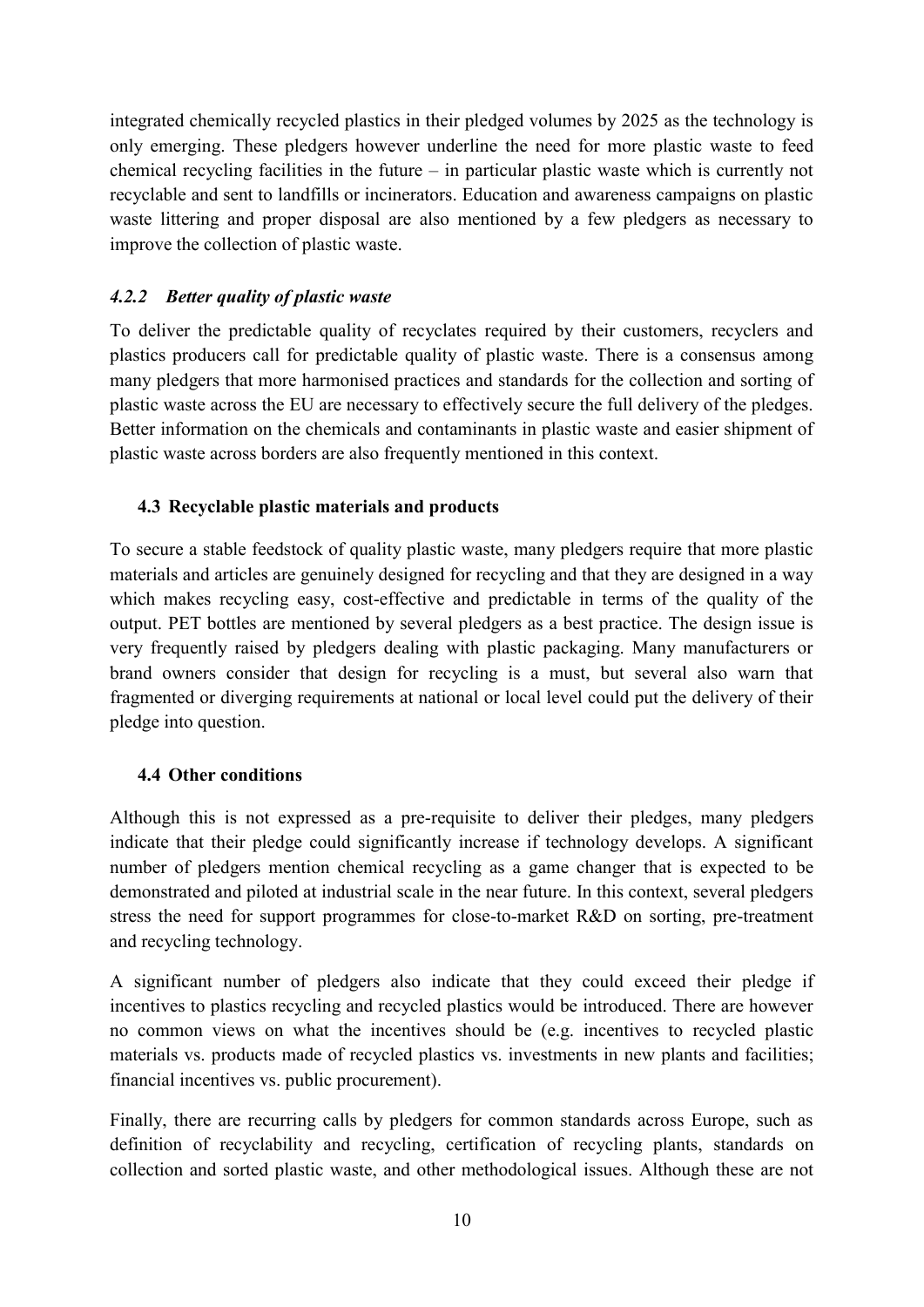pre-conditions to deliver the pledges, these are perceived as key enabling conditions to ensure the 10 million tonnes target can be reached on the EU market by 2025.

### **5. CONCLUSION, WAY FORWARD AND THE CIRCULAR PLASTICS ALLIANCE**

With 70 pledges received from industry, the pledging campaign under the European Strategy for Plastics in a Circular Economy gathered a true momentum in plastics value chains in favour of more recycling.

Pledges received from suppliers of recycled plastics, if delivered as expected, are sufficient to meet the target of 10 million tonnes of recycled plastics finding their way into new products on the EU market by 2025.

However, buyers of recycled plastics (such as plastics converters and brand owners, i.e. "the demand side") pledge to use in their products approximately 6.4 million tonnes of recycled plastics in the EU by 2025. Based on this conservative assessment of the pledges submitted to the European Commission, the EU market for recycled plastic materials is expected to increase by over  $60\%$  by  $2025^9$ .

There is still a mismatch between the pledges from the supply and the demand sides. More needs to be done to ensure that the volume of the pledges from the demand side further increases so that the supply and demand for recycled plastics meet at 10 million tonnes on the EU market by 2025. To bridge the gap, further dialogue is necessary between the suppliers of recycled plastics and their customers.

There is an emerging consensus among pledgers that the key enabling conditions to deliver the pledges by 2025 are mainly better collection and sorting of plastic waste and greater recyclability of plastic materials and products.

The conditions expressed by the pledgers are consistent with the analyses, objectives and actions of the European Strategy for Plastics in a Circular Economy, which aim to improve product design, boost recycled content in products and improve separate collection of plastics. A number of actions are underway. For example, the revised Directive on Waste<sup>10</sup> foresees new separate collection obligations and improved producer responsibility systems. The amended Packaging and Packaging Waste Directive<sup>11</sup> introduces targets for the recycling of plastic packaging of 50% by 2025 and 55% by 2030. The agreement by co-legislators on the Directive on single use plastic items<sup>12</sup> provides that PET beverage bottles shall contain  $25\%$ recycled PET on average in each Member State by 2025 and 30% by 2030. It also sets the target to collect separately 77% of single use plastic beverage bottles by 2025 and 90% by 2029. The future revision of the Packaging and Packaging Waste Directive, the development of standards on the quality of sorted plastic waste and recycled plastics, support to R&D in new sorting and recycling technology, guidelines on separate collection and sorting of waste

**<sup>.</sup>** <sup>9</sup> From 3.9 million tonnes in 2016 up to at least 6.4 in 2025.

<sup>10</sup> OJ L 150, 14.6.2018, p. 109

<sup>11</sup> OJ L 150, 14.6.2018, p. 141

 $12$  Directive on the reduction of the impact of certain plastic products on the environment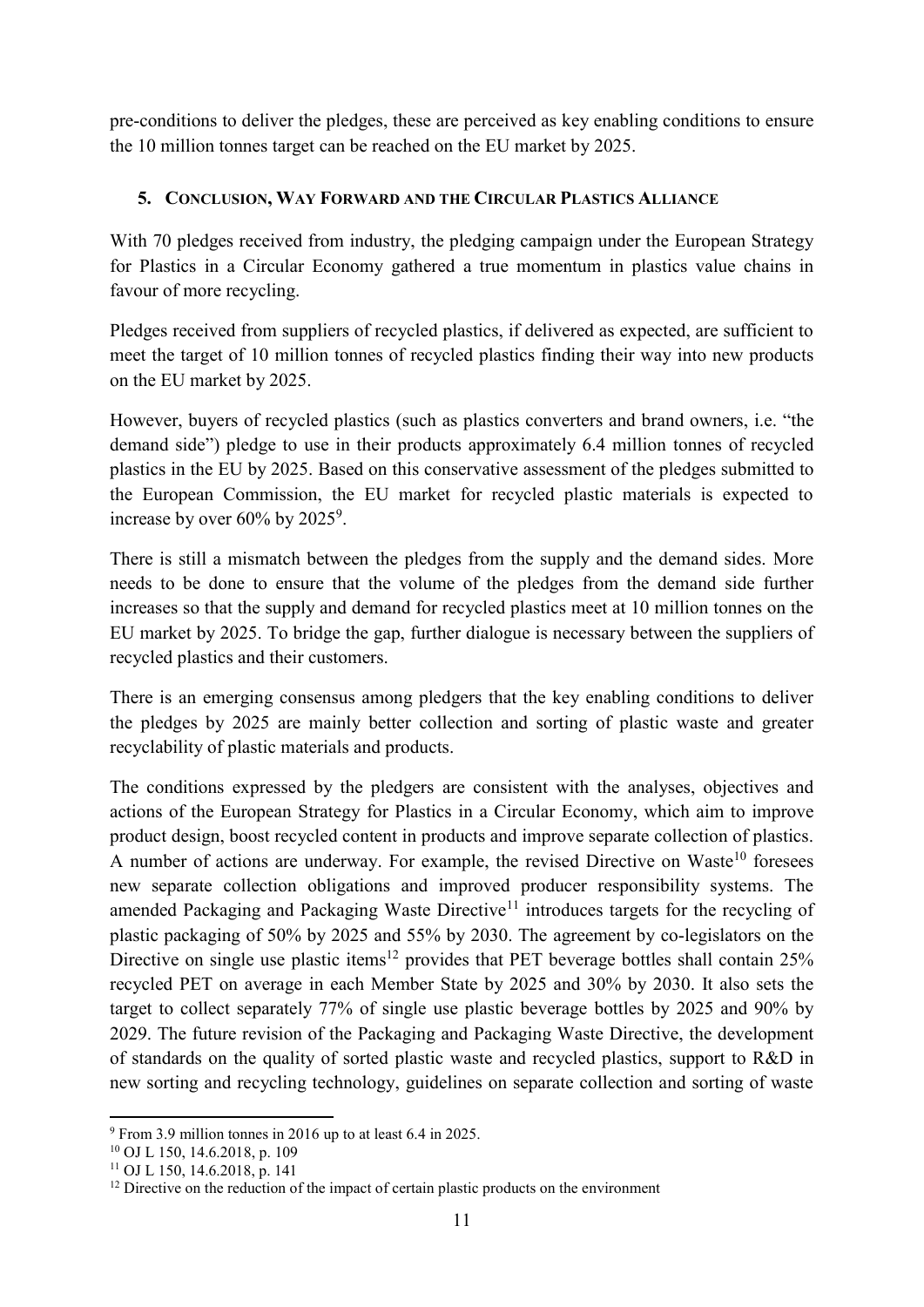or the development of criteria on recyclability and recycled content for Green Public Procurement and Ecolabel are additional examples of measures meant to support industry's efforts to use more recycled plastics.

As underlined by many pledgers, voluntary actions to address the identified conditions will not be effective if taken by individual actors in the value chain and not coordinated. For example, improving the recyclability of plastic products requires that at least recyclers, converters and manufacturers agree on design guidelines and standards.

In this context, to promote the necessary dialogue and cooperation within the plastics value chains, the European Commission announced the launch of a Circular Plastics Alliance on 11 December 2018<sup>13</sup>.

With this Alliance, the European Commission wants to provide plastics value chains with a space to collectively define the key voluntary actions to be taken in the short term and step up ambitions.

The Alliance's ultimate objective is to improve the quality and economics of plastics recycling in Europe and ensure the 10 million tonnes target is reached by 2025. The Alliance aims to strengthen the match between the supply and demand for recycled plastics. The Alliance will encourage further voluntary actions and investments in the short term. It will report on the possible obstacles hampering the industry's efforts to fully deliver their pledges and progress towards greater uptake of recycled plastics in Europe. Agreeing on a common system to monitor the use of recycled plastics in Europe is also essential to provide comparable and reliable data on the progress made towards the 10 million tonnes target<sup>14</sup>.

The Commission will later report on the progress made towards the 2025 target of 10 million tonnes of recycled plastics finding their way into products on the EU market.

<sup>1</sup> <sup>13</sup> http://europa.eu/rapid/press-release IP-18-6728 en.htm

<sup>&</sup>lt;sup>14</sup> Some stakeholders such as the European Plastics Converters (EuPC) pledged to set up a reliable monitoring system to track the volumes of recycled plastic materials by plastics type and by country.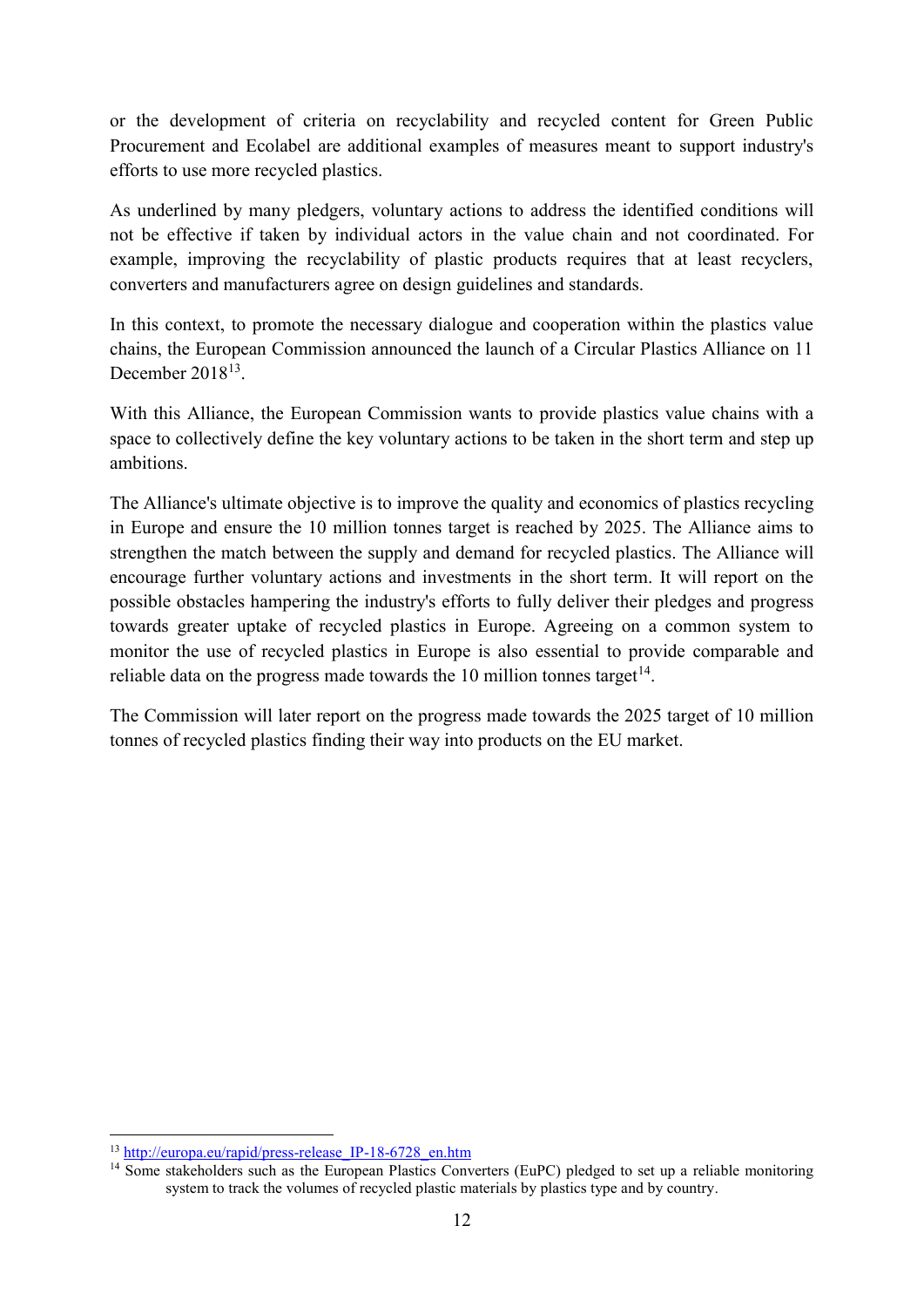#### ANNEX I – PUBLISHED LIST OF PLEDGERS

| 66 out of 70 pledgers agreed their names to be published. |  |
|-----------------------------------------------------------|--|
|-----------------------------------------------------------|--|

| Agoria                                                 | Fischer Gmbh                      | PET Sheet Europe                       |  |
|--------------------------------------------------------|-----------------------------------|----------------------------------------|--|
| Alfred Kärcher SE & Co.                                | Henkel                            | Philips                                |  |
| KG                                                     | Hera Spa                          | <b>Plastics Recyclers Europe</b>       |  |
| Aliplast                                               | HP                                | Plastix AS                             |  |
| <b>APE</b> Europe                                      | <b>Iberostar Group</b>            | POLYOLEFIN Circular                    |  |
| <b>Barilla</b>                                         | <b>IKEA</b>                       | Economy Platform (PCEP)                |  |
| <b>Borealis</b>                                        | Indorama                          | <b>REPSOL</b>                          |  |
| Coca-Cola                                              | SP Group A/S<br>Kaneka Belgium NV |                                        |  |
| <b>Confederation of Danish</b>                         |                                   | <b>Styrenics Circular Solutions</b>    |  |
| Industries (Dansk Industri)                            | Kaufland                          | (SCS)                                  |  |
| <b>CONTENUR</b>                                        | KENOGARD S.A.                     | The Swedish Food Retailers'            |  |
| COOP Italia                                            | Klöckner Pentaplast               | Federation (Svensk<br>Dagligvaruhande) |  |
| Danish Brewers Association                             | Lassila & Tikanoja plc.           | Technology industries of               |  |
| Danone                                                 | Lexmark                           | Finland                                |  |
| Dell                                                   | <b>LIDL</b>                       | Tetra Pak                              |  |
| Dow                                                    | LIPOR (Intermunicipal             | Thrace Plastics Co SA                  |  |
|                                                        | Waste Management, Porto)          | (Thrace Group)                         |  |
| Eceplast                                               | L'Oréal                           | <b>UNESDA</b>                          |  |
| EcoSynergy System                                      | <b>MACPAC SA</b>                  | Unilever                               |  |
| <b>EDANA</b>                                           | <b>Mayansi Circular Plastics</b>  | <b>VH Plastics</b>                     |  |
| Electrolux                                             | <b>SL</b>                         | Vinylplus                              |  |
| European Recovered Fuel                                | Neste Corporation                 | Vosläuer Mineralwasser                 |  |
| Organisation (ERFO)                                    | Nestlé                            | GmbH                                   |  |
| European Manufacturers of                              | Next Generation                   | Werner und Mertz                       |  |
| EPS (EUMEPS)                                           | Recyclingmaschinen GmbH           | WHIRLPOOL                              |  |
| European Federation of<br><b>Bottled Waters (EFBW)</b> | P&G                               | ZEME Eco fuels & Alloys                |  |
| <b>European Plastics</b>                               | PepsiCo                           | Limited                                |  |
| Converters (EuPC)                                      | Petcore Europe                    |                                        |  |